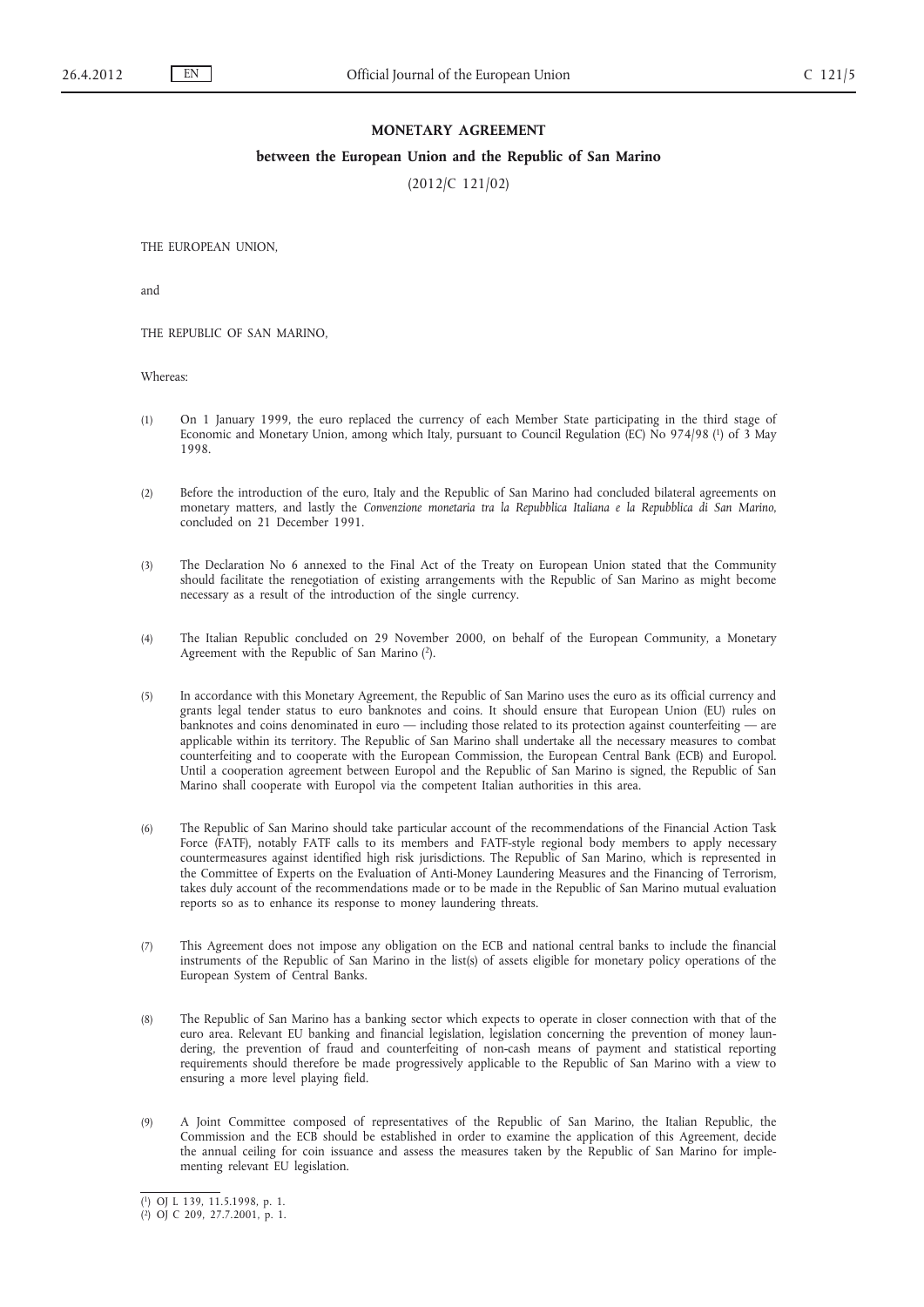- - (10) The Court of Justice of the European Union should be the judicial body in charge of settling any disputes which may arise from the application of the Agreement,

#### HAVE AGREED AS FOLLOWS:

## *Article 1*

The Republic of San Marino shall be entitled to use the euro as its official currency in accordance with Council Regulation (EC) No 1103/97 of 17 June 1997 on certain provisions relating to the introduction of the euro  $(1)$  and Regulation (EC) No 974/98 of 3 May 1998 on the introduction of the euro. The Republic of San Marino shall grant legal tender status to euro banknotes and coins.

#### *Article 2*

The Republic of San Marino shall not issue any banknotes, coins or monetary surrogates of any kind unless the conditions for such issuance have been agreed with the European Union. The conditions for issuing euro coins as from the entry into force of this Agreement are laid down in the following articles.

#### *Article 3*

The annual ceiling (in value terms) for the issuance of euro coins by the Republic of San Marino shall be calculated by the Joint Committee established by the present Agreement as the sum of:

- a fixed part, whose initial amount for the first year following the entry into force of this Agreement is set at EUR 2 600 000. The Joint Committee may revise annually the fixed part with a view to taking into account both inflation — on the basis of the HICP inflation of Italy in the last 12 months for which the data are available at the moment of the calculation — and the possible significant trends affecting the euro coins collector market,
- a variable part, corresponding to the average per capita coin issuance of the Italian Republic in the last 12 months for which the data are available multiplied by the number of inhabitants of San Marino.

## *Article 4*

Euro coins issued by the Republic of San Marino shall be identical to those issued by the Member States of the European Union which have adopted the euro as far as the face value, legal tender status, technical characteristics, artistic features of the common side and shared artistic features of the national side are concerned.

#### *Article 5*

1. Euro coins issued by the Republic of San Marino shall be minted by the Istituto Poligrafico e Zecca dello Stato of the Italian Republic.

By derogation to paragraph 1, San Marino may have its coins minted by an EU mint striking euro coins other than the one mentioned in paragraph 1, with the agreement of the Joint Committee.

3. At least 70 % of euro coins intended for circulation shall be put into circulation at face value as of the year following the entry into force of this Agreement. This proportion shall reach 80 % after three years. Thereafter, the Joint Committee will regularly review the adequacy of this proportion.

4. The Republic of San Marino may issue euro collector coins. They shall be included in the annual ceiling referred to in Article 3. The issuance of euro collector coins by the Republic of San Marino shall be in accordance with the European Union guidelines laid down for euro collector coins, which, inter alia, require the adoption of technical characteristics, artistic features and denominations that enable euro collector coins to be distinguished from coins intended for circulation.

#### *Article 6*

The volume of euro coins issued by the Republic of San Marino shall be added to the volume of coins issued by Italy for the purposes of European Central Bank approval of the total volume of the issue by the Italian Republic in accordance with Article 128(2) of the Treaty on the Functioning of the European Union.

No later than 1 September each year, the Republic of San Marino shall notify the European Commission and the Italian Republic of the volume and the face value of the euro coins that it intends to issue during the following year. It shall also inform the European Commission about the intended conditions of issuance of these coins, in particular the proportion of collector coins and the detailed arrangements for the introduction of circulation coins.

Upon the signature of this Agreement, the Republic of San Marino shall communicate the information as mentioned in paragraph 2 for the year following the date of entry into force of the Agreement.

<sup>2.</sup> The Republic of San Marino shall notify in advance the draft national sides of its euro coins to the European Commission, which shall check their compliance with the EU rules.

<sup>(</sup> 1) OJ L 162, 19.6.1997, p. 1.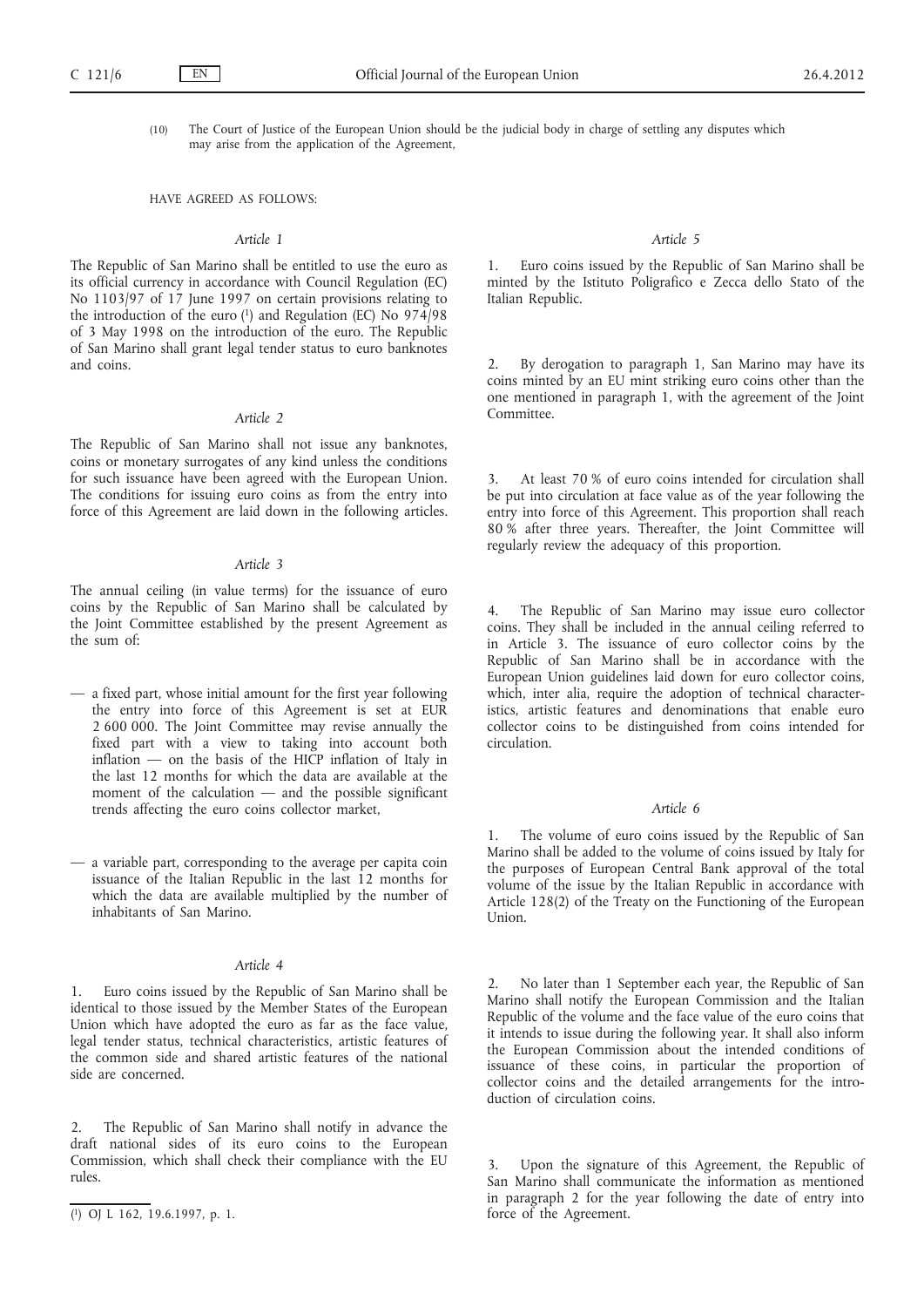### *Article 7*

1. This Agreement does not prejudice the right of the Republic of San Marino to continue issuing gold coins denominated in scudi.

2. Collector coins and gold coins denominated in scudi issued by the Republic of San Marino shall not be legal tender in the European Union.

### *Article 8*

1. The Republic of San Marino shall undertake to adopt all appropriate measures, through direct transposition or possibly equivalent actions, with a view to implementing the EU legal acts and rules listed in the Annex to this Agreement, in the field of:

(a) euro banknotes and coins;

- (b) banking and financial law, in particular in relation to the activity and supervision of the institutions concerned;
- (c) prevention of money laundering, prevention of fraud and counterfeiting of cash and non-cash means of payment, medals and tokens and statistical reporting requirements. Regarding legislation on the collection of statistical information, the detailed rules of implementation and the technical adaptations (including the appropriate derogations taking into account the specific status of San Marino) shall be agreed with the European Central Bank not later than 18 months before the required start of the statistical reporting;
- (d) the measures necessary for the use of the euro as a single currency adopted under Article 133 of the Treaty on the Functioning of the European Union.

The legal acts and rules referred to in paragraph 1 shall be implemented by the Republic of San Marino in accordance with the deadlines specified in the Annex, which run as of the entry into force of this Agreement.

- 3. The ceiling referred to in Article 3:
- (a) shall be automatically and temporarily cut by 1/3 if and when a deadline specified in the Annex is not met, for as long as the EU legal acts or rules concerned have not been adopted;
- (b) may be temporarily cut by 1/2 on a decision of the Council acting by qualified majority on a proposal from the Commission and after having heard representatives of the Republic of San Marino if and when the Republic of San Marino fails during more than two years to comply with one or several EU legal acts or rules listed in the Annex, that it has adopted within the agreed deadline.

The ceiling shall be restored to its normal level using the same procedure as soon as the Republic of San Marino has adopted the appropriate measures to address the issues at the origin of the temporary cut.

4. The Republic of San Marino may request technical assistance of the entities constituting the delegation of the European Union in order to facilitate implementation of relevant EU legislation.

5. The Annex shall be amended by the Commission once a year or more often if deemed appropriate, with a view to taking into account the new relevant EU legal acts and rules and the amendments to the existing ones. The Joint Committee shall thereafter decide on appropriate and reasonable deadlines for the implementation by the Republic of San Marino of the new legal acts and rules added to the Annex.

6. The Joint Committee may, in exceptional cases, revise an existing deadline specified in the Annex.

7. The updated Annex shall be published in the *Official Journal of the European Union*.

## *Article 9*

Credit institutions and, where appropriate, other financial institutions authorised to carry out their activities in the territory of the Republic of San Marino may have access to interbank settlement and payment and securities settlement systems in the euro area under appropriate terms and conditions to be determined by the Bank of Italy, in agreement with the European Central Bank.

### *Article 10*

1. The Court of Justice of the European Union shall have exclusive competence for settling any dispute between the parties which may arise from the application of this Agreement and which have not been solved within the Joint Committee.

2. If the European Union, represented by the European Commission and acting on a recommendation by the EU delegation in the Joint Committee, or the Republic of San Marino considers that the other party has not fulfilled an obligation under this Agreement, it may bring the matter before the Court of Justice. The judgment of the Court shall be binding on the parties, which shall take the necessary measures to comply with the judgment within a period to be decided by the Court in its judgment.

## *Article 11*

1. A Joint Committee shall be established. It shall be composed of representatives of the Republic of San Marino and of the European Union. The Joint Committee shall adopt its Rules of Procedure by consensus. The delegation of the European Union shall be composed of representatives of the European Commission and of the Italian Republic, together with the representatives of the European Central Bank.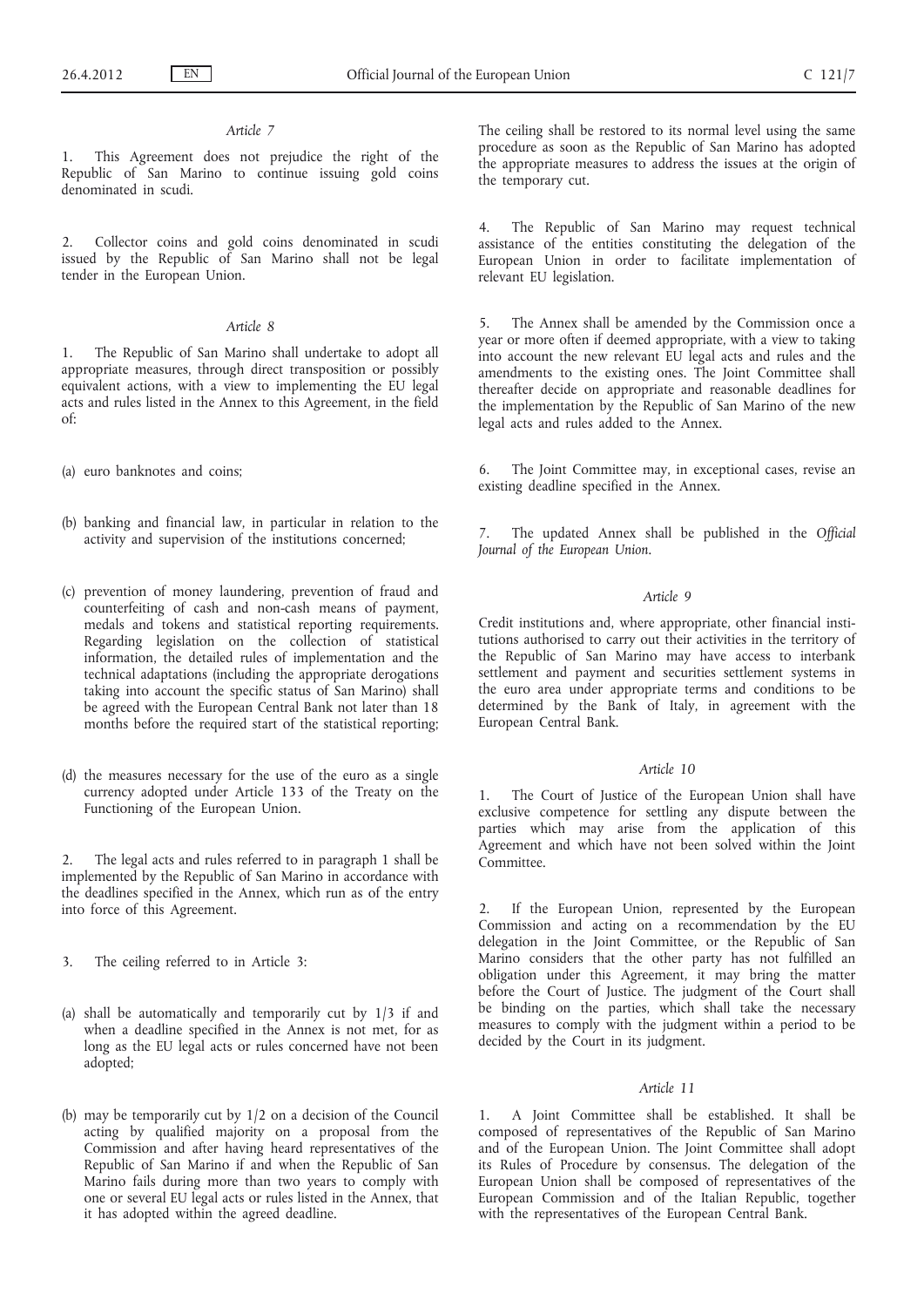2. The Joint Committee shall meet at least once a year. The Chair shall rotate on an annual basis between a representative of the European Union and a representative of the Republic of San Marino. The Joint Committee shall adopt its decisions unanimously.

3. The Joint Committee shall exchange views and information and adopt the decisions referred to in Articles 3, 5 and 8. It shall examine the measures taken by the Republic of San Marino and shall endeavour to solve any disputes resulting from the implementation of this Agreement.

4. The European Union shall be the first to chair the Joint Committee upon the entry into force of this Agreement, as laid down in Article 13.

### *Article 12*

Each party may terminate this Agreement subject to one year's notice.

# *Article 13*

This Agreement shall enter into force on the first day of the month following the date on which the Parties have notified each other that their ratification, conclusion or adoption procedures have been completed in accordance with the rules applicable to each Party.

#### *Article 14*

The Monetary Agreement of 29 November 2000 shall be repealed from the date of entry into force of the present Agreement. References to the Agreement of 29 November 2000 shall be understood as references to the present Agreement.

Done at Brussels on 27 March 2012 in two originals in the English language.

*For the European Union* Olli REHN

*For the Republic of San Marino* Antonella MULARONI

*Vice-President of the European Commission in charge of Economic and Monetary Affairs and the Euro*

*Minister of Foreign Affairs*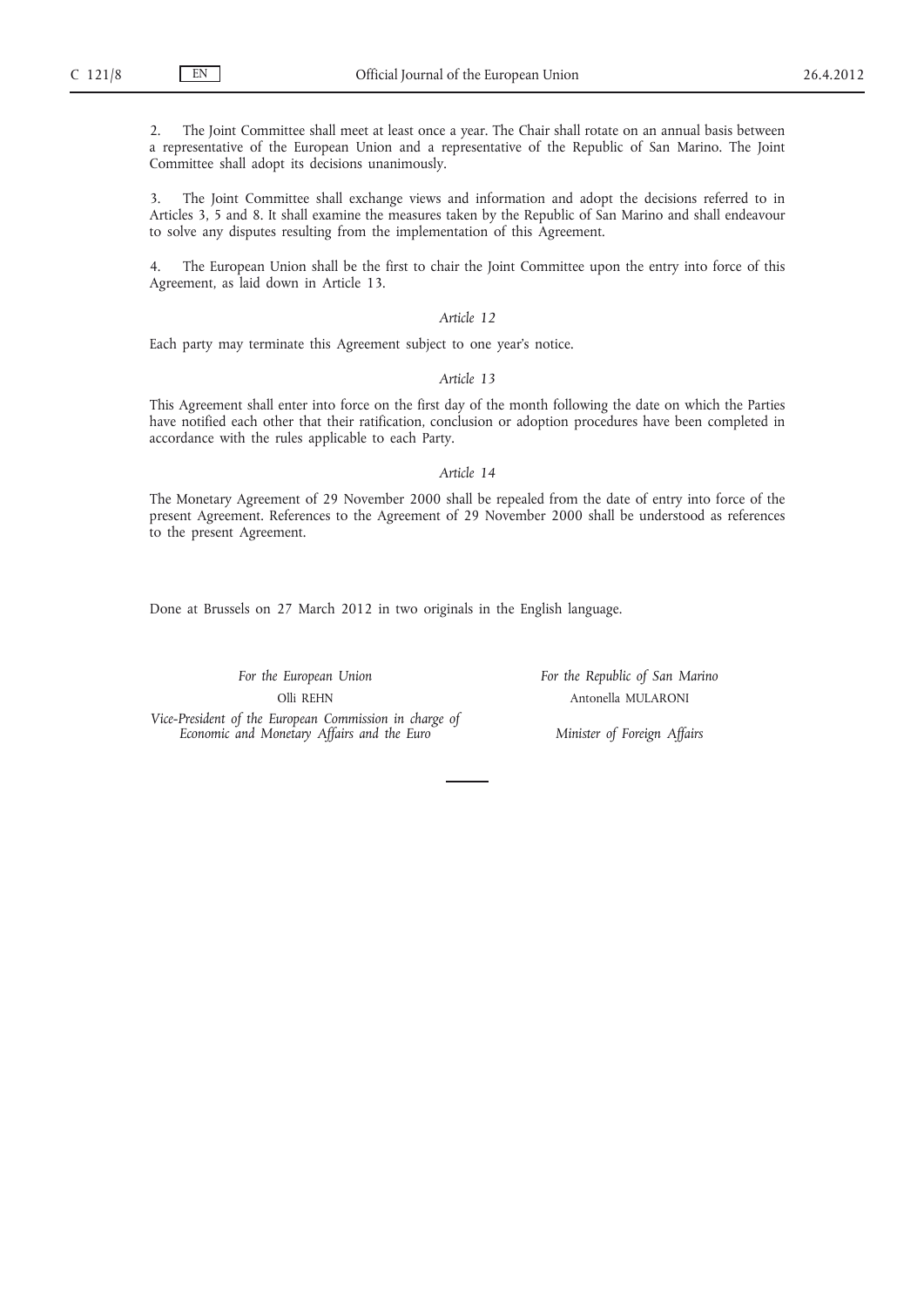# *ANNEX*

| LEGAL PROVISIONS TO BE IMPLEMENTED                                                                                                                                                                                                                                                                                                                                                                                                                                                                                                                                              | DEADLINE FOR<br>IMPLEMENTATION<br>(APPLICABLE SINCE THE<br>ENTRY INTO FORCE OF<br>THE AGREEMENT) |
|---------------------------------------------------------------------------------------------------------------------------------------------------------------------------------------------------------------------------------------------------------------------------------------------------------------------------------------------------------------------------------------------------------------------------------------------------------------------------------------------------------------------------------------------------------------------------------|--------------------------------------------------------------------------------------------------|
| Prevention of money laundering                                                                                                                                                                                                                                                                                                                                                                                                                                                                                                                                                  |                                                                                                  |
| Directive 2005/60/EC of the European Parliament and of the Council of 26 October 2005 on<br>the prevention of the use of the financial system for the purpose of money laundering and<br>terrorist financing (OJ L 309, 25.11.2005, p. 15)                                                                                                                                                                                                                                                                                                                                      | 1 year                                                                                           |
| Amended by:                                                                                                                                                                                                                                                                                                                                                                                                                                                                                                                                                                     |                                                                                                  |
| Directive 2007/64/EC of the European Parliament and of the Council of 13 November 2007<br>on payment services in the internal market amending Directives 97/7/EC, 2002/65/EC,<br>2005/60/EC and 2006/48/EC and repealing Directive 97/5/EC (OJ L 319, 5.12.2007, p. 1)                                                                                                                                                                                                                                                                                                          |                                                                                                  |
| Directive 2008/20/EC of the European Parliament and of the Council of 11 March 2008<br>amending Directive 2005/60/EC on the prevention of the use of the financial system for<br>the purpose of money laundering and terrorist financing, as regards the implementing<br>powers conferred on the Commission (OJ L 76, 19.3.2008, p. 46)                                                                                                                                                                                                                                         |                                                                                                  |
| Directive 2009/110/EC of the European Parliament and of the Council of 16 September 2009<br>on the taking up, pursuit and prudential supervision of the business of electronic money<br>institutions amending Directives 2005/60/EC and 2006/48/EC and repealing Directive<br>2000/46/EC (OJ L 267, 10.10.2009, p. 7)                                                                                                                                                                                                                                                           |                                                                                                  |
| Directive 2010/78/EU of the European Parliament and of the Council of 24 November 2010<br>amending Directives 98/26/EC, 2002/87/EC, 2003/6/EC, 2003/41/EC,<br>2003/71/EC<br>2004/39 EC, 2004/109 EC, 2005/60 EC, 2006/48 EC, 2006/49 EC and 2009 65 EC in<br>respect of the powers of the European Supervisory Authority (European Banking Authority),<br>the European Supervisory Authority (European Insurance and Occupational Pensions Au-<br>thority) and the European Supervisory Authority (European Securities and Markets Authority)<br>(OJ L 331, 15.12.2010, p. 120) |                                                                                                  |
| Supplemented by:                                                                                                                                                                                                                                                                                                                                                                                                                                                                                                                                                                |                                                                                                  |
| Council Decision 2007/845/JHA of 6 December 2007 concerning cooperation between Asset<br>Recovery Offices of the Member States in the field of tracing and identification of proceeds<br>from, or other property related to, crime (OJ L 332, 18.12.2007, p. 103)                                                                                                                                                                                                                                                                                                               |                                                                                                  |
| Commission Directive 2006/70/EC of 1 August 2006 laying down implementing measures for<br>Directive 2005/60/EC of the European Parliament and of the Council as regards the definition<br>of politically exposed person and the technical criteria for simplified customer due diligence<br>procedures and for exemption on grounds of a financial activity conducted on an occasional or<br>very limited basis (OJ L 214, 4.8.2006, p. 29)                                                                                                                                     |                                                                                                  |
| Regulation (EC) No 1781/2006 of the European Parliament and of the Council of 15 November<br>2006 on information on the payer accompanying transfers of funds (OJ L 345, 8.12.2006,<br>p. 1)                                                                                                                                                                                                                                                                                                                                                                                    |                                                                                                  |
| Corrigendum to Regulation (EC) No 1781/2006 of the European Parliament and of the<br>Council of 15 November 2006 on information on the payer accompanying transfers of<br>funds (OJ L 345, 8.12.2006) (OJ L 323, 8.12.2007, p. 59)                                                                                                                                                                                                                                                                                                                                              |                                                                                                  |
| Regulation (EC) No 1889/2005 of the European Parliament and of the Council of 26 October<br>2005 on controls of cash entering or leaving the Community (OJ L 309, 25.11.2005, p. 9)                                                                                                                                                                                                                                                                                                                                                                                             |                                                                                                  |
| Council Framework Decision 2001/500/JHA of 26 June 2001 on money laundering, the<br>identification, tracing, freezing, seizing and confiscation of instrumentalities and the<br>proceeds of crime (OJ L 182, 5.7.2001, p. 1)                                                                                                                                                                                                                                                                                                                                                    |                                                                                                  |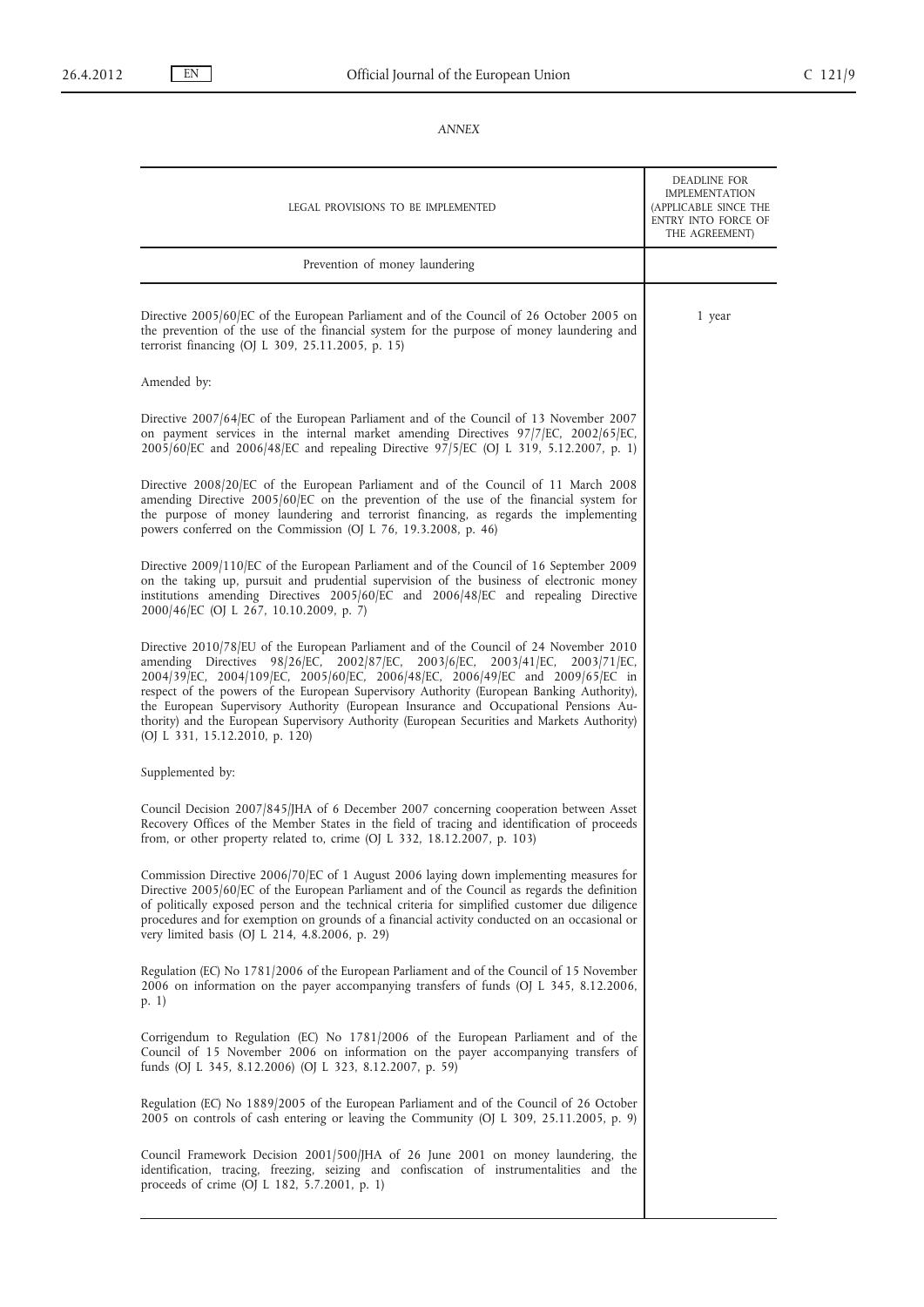| Council Decision 2000/642/JHA of 17 October 2000 concerning arrangements for<br>cooperation between financial intelligence units of the Member States in respect of exchanging<br>information (OJ L 271, 24.10.2000, p. 4)                                                           | 1 year |
|--------------------------------------------------------------------------------------------------------------------------------------------------------------------------------------------------------------------------------------------------------------------------------------|--------|
| Prevention of fraud and counterfeiting                                                                                                                                                                                                                                               |        |
| Council Regulation (EC) No 1338/2001 of 28 June 2001 laying down measures necessary for<br>the protection of the euro against counterfeiting (OJ L 181, 4.7.2001, p. 6)                                                                                                              | 1 year |
| Amended by:                                                                                                                                                                                                                                                                          |        |
| Council Regulation (EC) No 44/2009 of 18 December 2008 amending Regulation (EC) No<br>1338/2001 laying down measures necessary for the protection of the euro against counter-<br>feiting (OJ L 17, 22.1.2009, p. 1)                                                                 |        |
| Council Decision $2003/861$ /EC of 8 December 2003 concerning analysis and cooperation with<br>regard to counterfeit euro coins (OJ L 325, 12.12.2003, p. 44)                                                                                                                        | 1 year |
| Council Regulation (EC) No 2182/2004 of 6 December 2004 concerning medals and tokens<br>similar to euro coins (OJ L 373, 21.12.2004, p. 1)                                                                                                                                           | 1 year |
| Amended by:                                                                                                                                                                                                                                                                          |        |
| Council Regulation (EC) No 46/2009 of 18 December 2008 amending Regulation (EC) No<br>$2182/2004$ concerning medals and tokens similar to euro coins (OJ L 17, 22.1.2009, p. 5)                                                                                                      |        |
| Council Framework Decision 2000/383/JHA of 29 May 2000 on increasing protection by<br>criminal penalties and other sanctions against counterfeiting in connection with the intro-<br>duction of the euro (OJ L 140, 14.6.2000, p. 1)                                                 | 1 year |
| Amended by:                                                                                                                                                                                                                                                                          |        |
| Council Framework Decision 2001/888/JHA of 6 December 2001 amending Framework<br>Decision 2000/383/JHA on increasing protection by criminal penalties and other sanctions<br>against counterfeiting in connection with the introduction of the euro (OJ L 329, 14.12.2001,<br>(p. 3) |        |
| Council Decision 2001/887/JHA of 6 December 2001 on the protection of the euro against<br>counterfeiting (OJ L 329, 14.12.2001, p. 1)                                                                                                                                                | 1 year |
| Council Framework Decision 2001/413/JHA of 28 May 2001 combating fraud and counter-<br>feiting of non-cash means of payment (OJ $L$ 149, 2.6.2001, p. 1)                                                                                                                             | 1 year |
| Rules on euro banknotes and coins                                                                                                                                                                                                                                                    |        |
| Council Regulation (EC) No 975/98 of 3 May 1998 on denominations and technical specifi-<br>cations of euro coins intended for circulation (OJ L 139, 11.5.1998, p. 6)                                                                                                                | 1 year |
| Amended by:                                                                                                                                                                                                                                                                          |        |
| Council Regulation (EC) No 423/1999 of 22 February 1999 amending Regulation (EC) No<br>975/98 on denominations and technical specifications of euro coins intended for circulation<br>(OJ L 52, 27.2.1999, p. 2)                                                                     |        |
| Council conclusions of 10 May 1999 on the quality management system for euro coins                                                                                                                                                                                                   | 1 year |
| Council conclusions of 23 November 1998 and of 5 November 2002 on collector coins                                                                                                                                                                                                    | 1 year |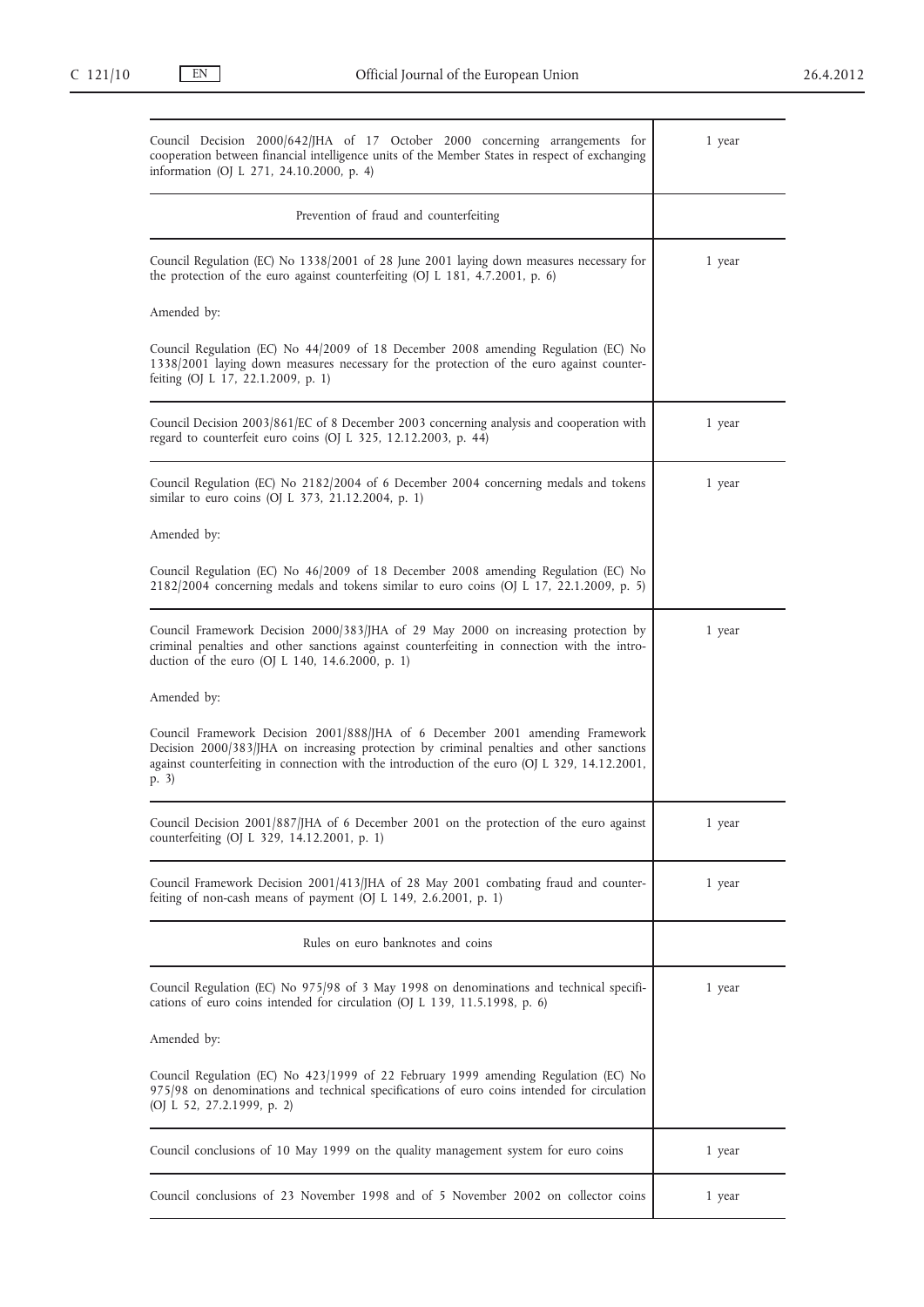| Commission Recommendation 2009/23/EC of 19 December 2008 on common guidelines for<br>the national sides and the issuance of euro coins intended for circulation $(C(2008) 8625)$<br>(OJ L 9, 14.1.2009, p. 52)                                                                                                                                                                                   | 1 year  |
|--------------------------------------------------------------------------------------------------------------------------------------------------------------------------------------------------------------------------------------------------------------------------------------------------------------------------------------------------------------------------------------------------|---------|
| Communication from the Commission $2001/C$ 318/03 of 22 October 2001 on copyright<br>protection of the common face design of the euro coins (C(2001) 600 final) (OJ C 318,<br>13.11.2001, p. 3)                                                                                                                                                                                                  | 1 year  |
| Regulation (EU) No 1210/2010 of the European Parliament and of the Council of 15 December<br>2010 concerning authentication of euro coins and handling of euro coins unfit for circulation<br>(OJ L 339, 22.12.2010, p. 1)                                                                                                                                                                       | 1 year  |
| Guideline of the European Central Bank ECB/2003/5 of 20 March 2003 on the enforcement of<br>measures to counter non-compliant reproductions of euro banknotes and on the exchange and<br>withdrawal of euro banknotes (OJ L 78, 25.3.2003, p. 20)                                                                                                                                                | 1 year  |
| Decision of the European Central Bank ECB/2003/4 of 20 March 2003 on the denominations,<br>specifications, reproduction, exchange and withdrawal of euro banknotes (OJ L 78, 25.3.2003,<br>p. 16)                                                                                                                                                                                                | 1 year  |
| Council Regulation (EC) No 2532/98 of 23 November 1998 concerning the powers of the<br>European Central Bank to impose sanctions (OJ L 318, 27.11.1998, pp. 4-7)                                                                                                                                                                                                                                 | 1 year  |
| Decision of the European Central Bank ECB/2010/14 of 16 September 2010 on the au-<br>thenticity and fitness checking and recirculation of euro banknotes (OJ L 267, 9.10.2010, p. 1)                                                                                                                                                                                                             | 1 year  |
| Banking and financial legislation                                                                                                                                                                                                                                                                                                                                                                |         |
| Commission Directive 2006/73/EC of 10 August 2006 implementing Directive 2004/39/EC of<br>the European Parliament and of the Council as regards organisational requirements and<br>operating conditions for investment firms and defined terms for the purposes of that<br>Directive (OJ L 241, 2.9.2006, pp. 26-58)                                                                             | 6 years |
| Commission Regulation (EC) No 1287/2006 of 10 August 2006 implementing Directive<br>2004/39/EC of the European Parliament and of the Council as regards record-keeping<br>obligations for investment firms, transaction reporting, market transparency, admission of<br>financial instruments to trading, and defined terms for the purposes of that Directive<br>(OJ L 241, 2.9.2006, pp. 1-25) | 6 years |
| Directive 97/5/EC of the European Parliament and of the Council of 27 January 1997 on<br>cross-border credit transfers (OJ L 43, 14.2.1997, pp. 25-30)                                                                                                                                                                                                                                           | 6 years |
| Directive 2006/49/EC of the European Parliament and of the Council of 14 June 2006 on the<br>capital adequacy of investment firms and credit institutions (recast) (OJ L 177, 30.6.2006,<br>p. $201$ )                                                                                                                                                                                           | 4 years |
| Amended by:                                                                                                                                                                                                                                                                                                                                                                                      |         |
| Directive 2008/23/EC of the European Parliament and of the Council of 11 March 2008<br>amending Directive 2006/49/EC on the capital adequacy of investment firms and credit<br>institutions, as regards the implementing powers conferred on the Commission (OJ L 76,<br>$19.3.2008$ , p. 54)                                                                                                    |         |
| Commission Directive 2009/27/EC of 7 April 2009 amending certain Annexes to Directive<br>2006/49/EC of the European Parliament and of the Council as regards technical provisions<br>concerning risk management (OJ L 94, 8.4.2009, p. 97)                                                                                                                                                       |         |
| Directive 2009/111/EC of the European Parliament and of the Council of 16 September 2009<br>amending Directives 2006/48/EC, 2006/49/EC and 2007/64/EC as regards banks affiliated to<br>central institutions, certain own funds items, large exposures, supervisory arrangements, and<br>crisis management (OJ L 302, 17.11.2009, p. 97)                                                         |         |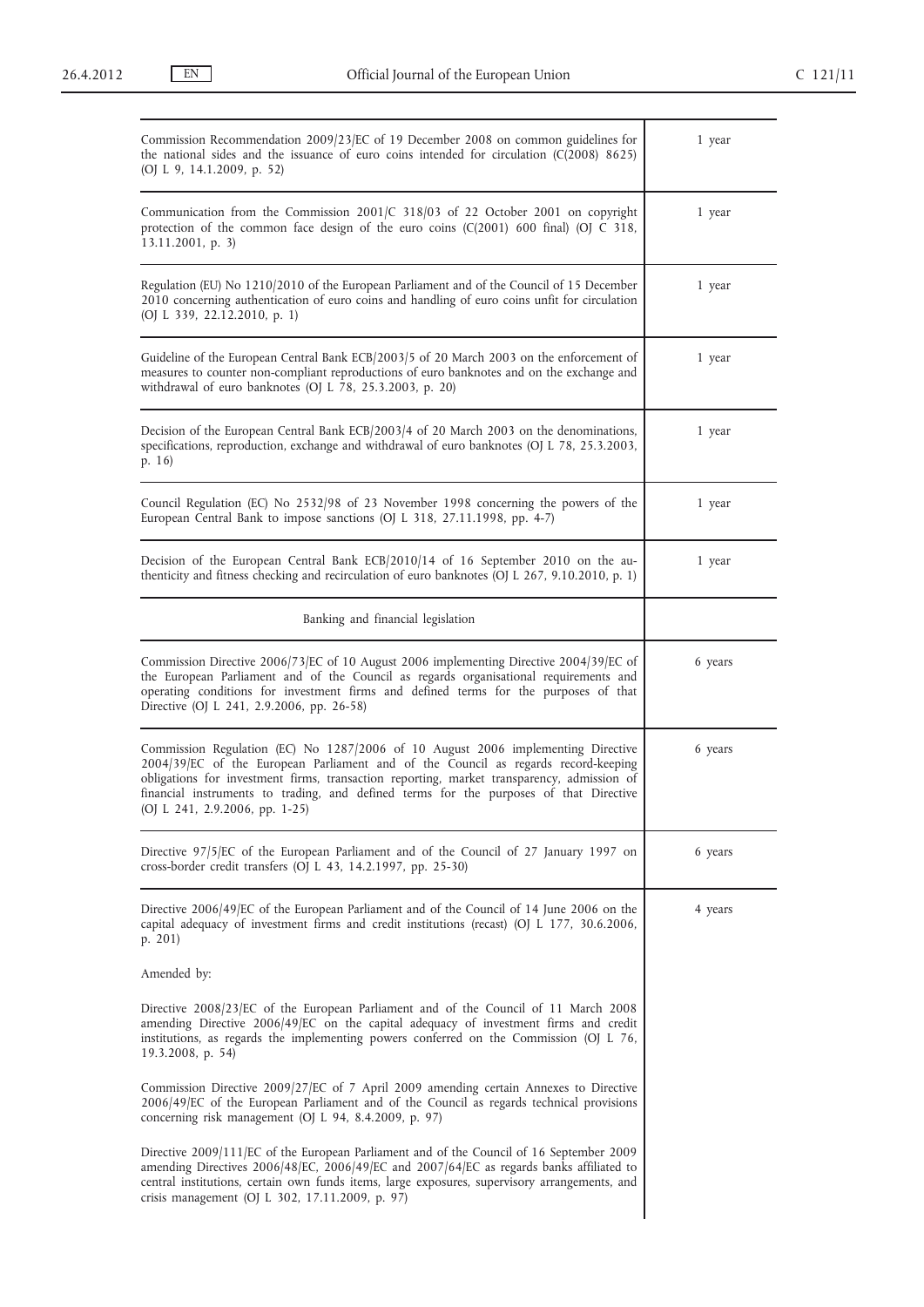Directive 2010/76/EU of the European Parliament and of the Council of 24 November 2010 amending Directives 2006/48/EC and 2006/49/EC as regards capital requirements for the trading book and for re-securitisations, and the supervisory review of remuneration policies (OJ L 329, 14.12.2010, p. 3) Directive 2010/78/EU of the European Parliament and of the Council of 24 November 2010 amending Directives 98/26/EC, 2002/87/EC, 2003/6/EC, 2003/41/EC, 2003/71/EC, 2004/39/EC, 2004/109/EC, 2005/60/EC, 2006/48/EC, 2006/49/EC and 2009/65/EC in respect of the powers of the European Supervisory Authority (European Banking Authority), the European Supervisory Authority (European Insurance and Occupational Pensions Authority) and the European Supervisory Authority (European Securities and Markets Authority) (OJ L 331, 15.12.2010, p. 120) Directive 2006/48/EC of the European Parliament and of the Council of 14 June 2006 relating to the taking up and pursuit of the business of credit institutions (recast) (OJ L 177, 30.6.2006, p. 1) Amended by: Commission Directive 2007/18/EC of 27 March 2007 amending Directive 2006/48/EC of the European Parliament and of the Council as regards the exclusion or inclusion of certain institutions from its scope of application and the treatment of exposures to multilateral development banks (OJ L 87, 28.3.2007, p. 9) Directive 2007/44/EC of the European Parliament and of the Council of 5 September 2007 amending Council Directive 92/49/EEC and Directives 2002/83/EC, 2004/39/EC, 2005/68/EC and 2006/48/EC as regards procedural rules and evaluation criteria for the prudential assessment of acquisitions and increase of holdings in the financial sector (OJ L 247, 21.9.2007, p. 1) Directive 2007/64/EC of the European Parliament and of the Council of 13 November 2007 on payment services in the internal market amending Directives 97/7/EC, 2002/65/EC, 2005/60/EC and 2006/48/EC and repealing Directive 97/5/EC (OJ L 319, 5.12.2007, p. 1) Directive 2008/24/EC of the European Parliament and of the Council of 11 March 2008 amending Directive 2006/48/EC relating to the taking up and pursuit of the business of credit institutions, as regards the implementing powers conferred on the Commission (OJ L 81, 20.3.2008, p. 38) Commission Directive 2009/83/EC of 27 July 2009 amending certain Annexes to Directive 2006/48/EC of the European Parliament and of the Council as regards technical provisions concerning risk management (OJ L 196, 28.7.2009, p. 14) Directive 2009/110/EC of the European Parliament and of the Council of 16 September 2009 on the taking up, pursuit and prudential supervision of the business of electronic money institutions amending Directives 2005/60/EC and 2006/48/EC and repealing Directive 2000/46/EC (OJ L 267, 10.10.2009, p. 7) Directive 2009/111/EC of the European Parliament and of the Council of 16 September 2009 amending Directives 2006/48/EC, 2006/49/EC and 2007/64/EC as regards banks affiliated to central institutions, certain own funds items, large exposures, supervisory arrangements, and crisis management (OJ L 302, 17.11.2009, p. 97) Commission Directive 2010/16/EU of 9 March 2010 amending Directive 2006/48/EC of the European Parliament and of the Council as regards the exclusion of a certain institution from the scope of application (OJ L 60, 10.3.2010, p. 15) Directive 2010/76/EU of the European Parliament and of the Council of 24 November 2010 amending Directives 2006/48/EC and 2006/49/EC as regards capital requirements for the trading book and for re-securitisations, and the supervisory review of remuneration policies (OJ L 329, 14.12.2010, p. 3) 4 years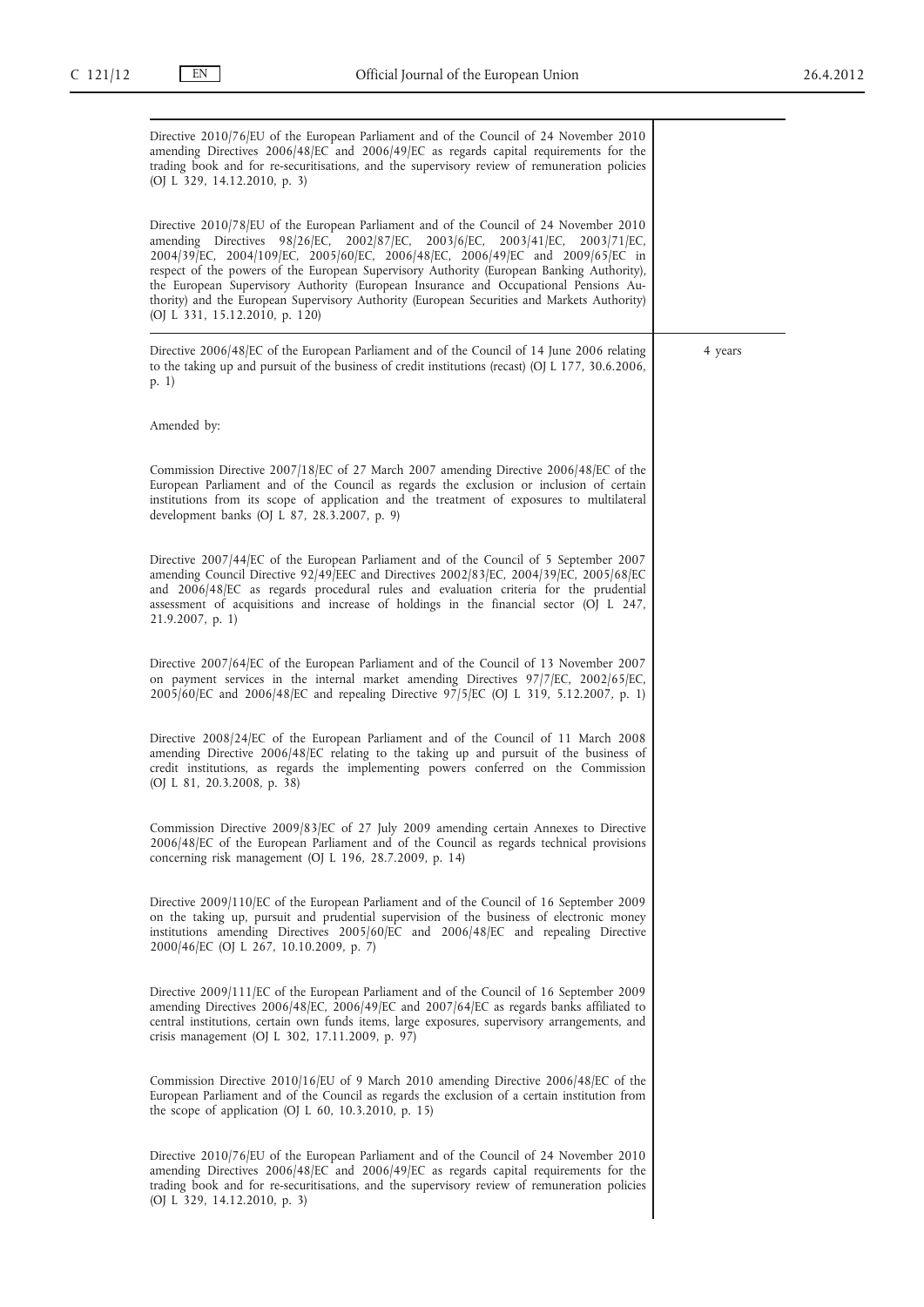| Directive 2010/78/EU of the European Parliament and of the Council of 24 November 2010<br>98/26/EC, 2002/87/EC, 2003/6/EC, 2003/41/EC, 2003/71/EC,<br>amending Directives<br>2004/39/EC, 2004/109/EC, 2005/60/EC, 2006/48/EC, 2006/49/EC and 2009/65/EC in<br>respect of the powers of the European Supervisory Authority (European Banking Authority),<br>the European Supervisory Authority (European Insurance and Occupational Pensions Au-<br>thority) and the European Supervisory Authority (European Securities and Markets Authority)<br>(OJ L 331, 15.12.2010, p. 120) |         |
|----------------------------------------------------------------------------------------------------------------------------------------------------------------------------------------------------------------------------------------------------------------------------------------------------------------------------------------------------------------------------------------------------------------------------------------------------------------------------------------------------------------------------------------------------------------------------------|---------|
| Directive 2009/110/EC of the European Parliament and of the Council of 16 September 2009<br>on the taking up, pursuit and prudential supervision of the business of electronic money<br>institutions amending Directives 2005/60/EC and 2006/48/EC and repealing Directive<br>2000/46/EC (OJ L 267, 10.10.2009, p. 7)                                                                                                                                                                                                                                                            | 4 years |
| Directive 2007/64/EC of the European Parliament and of the Council of 13 November 2007<br>on payment services in the internal market amending Directives 97/7/EC, 2002/65/EC,<br>2005/60/EC and 2006/48/EC and repealing Directive 97/5/EC (OJ L 319, 5.12.2007, p. 1)                                                                                                                                                                                                                                                                                                           | 4 years |
| Corrigendum to Directive 2007/64/EC of the European Parliament and of the Council of<br>13 November 2007 on payment services in the internal market amending Directives<br>$97/7$ /EC, 2002/65/EC, 2005/60/EC and 2006/48/EC and repealing Directive $97/5$ /EC<br>(OJ L 319, 5.12.2007) (OJ L 187, 18.7.2009, p. 5)                                                                                                                                                                                                                                                             |         |
| Amended by:                                                                                                                                                                                                                                                                                                                                                                                                                                                                                                                                                                      |         |
| Directive 2009/111/EC of the European Parliament and of the Council of 16 September 2009<br>amending Directives 2006/48/EC, 2006/49/EC and 2007/64/EC as regards banks affiliated to<br>central institutions, certain own funds items, large exposures, supervisory arrangements, and<br>crisis management (OJ L 302, 17.11.2009, p. 97)                                                                                                                                                                                                                                         |         |
|                                                                                                                                                                                                                                                                                                                                                                                                                                                                                                                                                                                  |         |
| Council Directive 86/635/EEC of 8 December 1986 on the annual accounts and consolidated<br>accounts of banks and other financial institutions (OJ L 372, 31.12.1986, p. 1)                                                                                                                                                                                                                                                                                                                                                                                                       | 4 years |
| Corrigendum to Council Directive 86/635/EEC of 8 December 1986 on the annual accounts<br>and consolidated accounts of banks and other financial institutions (OJ L 60, 3.3.1987, p. 17)                                                                                                                                                                                                                                                                                                                                                                                          |         |
| Amended by:                                                                                                                                                                                                                                                                                                                                                                                                                                                                                                                                                                      |         |
| Directive 2001/65/EC of the European Parliament and of the Council of 27 September 2001<br>amending Directives 78/660/EEC, 83/349/EEC and 86/635/EEC as regards the valuation rules<br>for the annual and consolidated accounts of certain types of companies as well as of banks and<br>other financial institutions (OJ L 283, 27.10.2001, p. 28)                                                                                                                                                                                                                              |         |
| Directive $2003/51/EC$ of the European Parliament and of the Council of 18 June 2003<br>amending Directives 78/660/EEC, 83/349/EEC, 86/635/EEC and 91/674/EEC on the annual<br>and consolidated accounts of certain types of companies, banks and other financial institutions<br>and insurance undertakings (OJ L $178$ , $17.7.2003$ , p. 16)                                                                                                                                                                                                                                  |         |
| Directive 2006/46/EC of the European Parliament and of the Council of 14 June 2006<br>amending Council Directives 78/660/EEC on the annual accounts of certain types of<br>companies, 83/349/EEC on consolidated accounts, 86/635/EEC on the annual accounts and<br>consolidated accounts of banks and other financial institutions and $91/674/EEC$ on the annual<br>accounts and consolidated accounts of insurance undertakings (OJ L 224, 16.8.2006, p. 1)                                                                                                                   |         |
| Directive 94/19/EC of the European Parliament and of the Council of 30 May 1994 on                                                                                                                                                                                                                                                                                                                                                                                                                                                                                               | 4 years |
| deposit-guarantee schemes (OJ L 135, 31.5.1994, p. 5)                                                                                                                                                                                                                                                                                                                                                                                                                                                                                                                            |         |
| Amended by:                                                                                                                                                                                                                                                                                                                                                                                                                                                                                                                                                                      |         |
| Directive 2005/1/EC of the European Parliament and of the Council of 9 March 2005<br>amending Council Directives 73/239/EEC, 85/611/EEC, 91/675/EEC, 92/49/EEC and<br>93/6/EEC and Directives 94/19/EC, 98/78/EC, 2000/12/EC, 2001/34/EC, 2002/83/EC and<br>2002/87/EC in order to establish a new organisational structure for financial services<br>committees (OJ L 79, 24.3.2005, p. 9)                                                                                                                                                                                      |         |
|                                                                                                                                                                                                                                                                                                                                                                                                                                                                                                                                                                                  |         |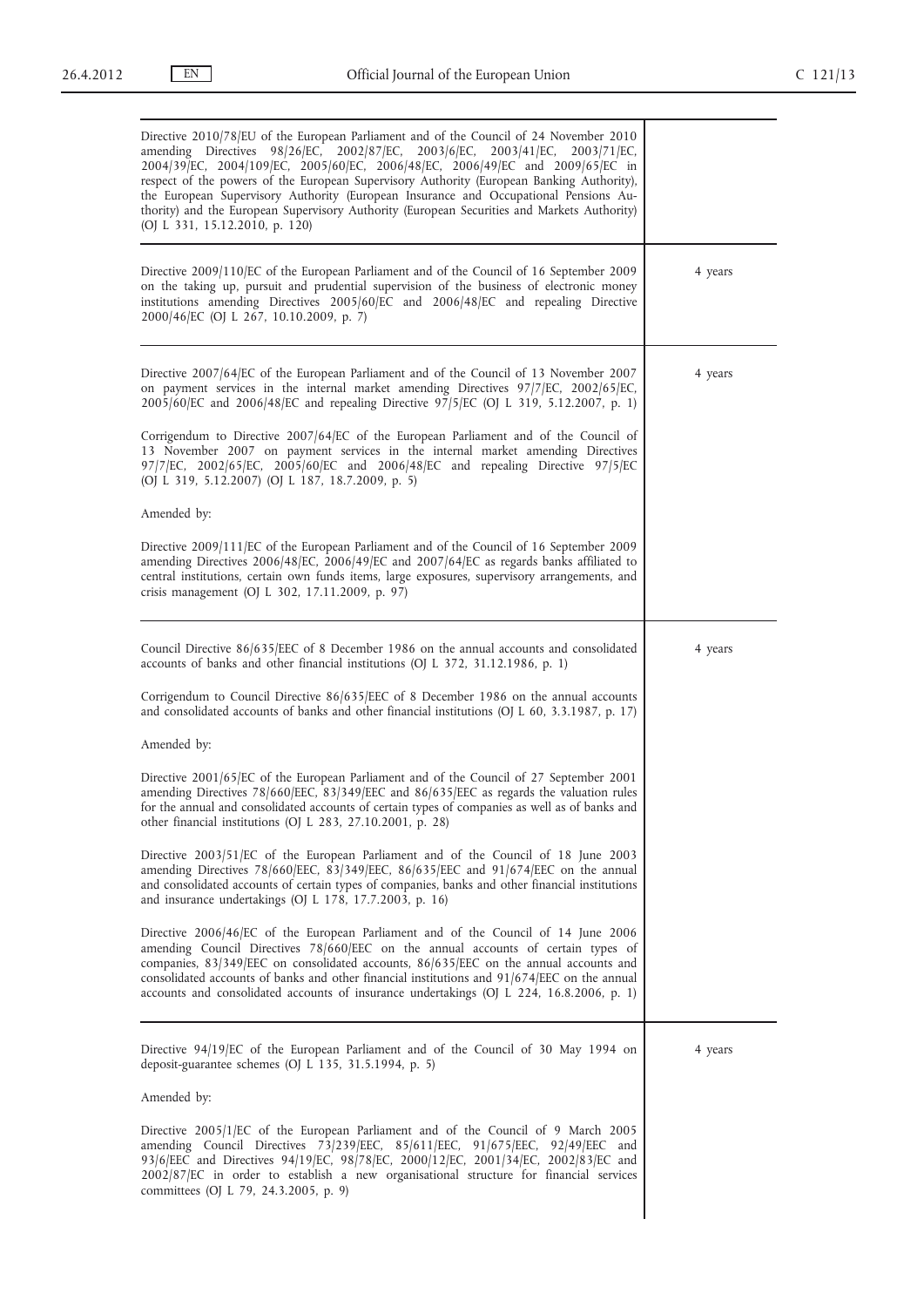| Directive 2009/14/EC of the European Parliament and of the Council of 11 March 2009<br>amending Directive 94/19/EC on deposit-guarantee schemes as regards the coverage level<br>and the payout delay (OJ L 68, 13.3.2009, p. 3)                                                                                                                                                                                                                                                                                                                                              |         |
|-------------------------------------------------------------------------------------------------------------------------------------------------------------------------------------------------------------------------------------------------------------------------------------------------------------------------------------------------------------------------------------------------------------------------------------------------------------------------------------------------------------------------------------------------------------------------------|---------|
| Directive 2001/24/EC of the European Parliament and of the Council of 4 April 2001 on the<br>reorganisation and winding-up of credit institutions (OJ L 125, 5.5.2001, p. 15)                                                                                                                                                                                                                                                                                                                                                                                                 | 6 years |
| Council Directive 89/117/EEC of 13 February 1989 on the obligations of branches established<br>in a Member State of credit institutions and financial institutions having their head offices<br>outside that Member State regarding the publication of annual accounting documents (OJ L 44,<br>$16.2.1989$ , p. 40)                                                                                                                                                                                                                                                          | 6 years |
| Directive 2002/87/EC of the European Parliament and of the Council of 16 December 2002<br>on the supplementary supervision of credit institutions, insurance undertakings and investment<br>firms in a financial conglomerate and amending Council Directives 73/239/EEC, 79/267/EEC,<br>92/49/EEC, 92/96/EEC, 93/6/EEC and 93/22/EEC, and Directives 98/78/EC and 2000/12/EC of<br>the European Parliament and of the Council (OJ L 35, 11.2.2003, p. 1)                                                                                                                     | 6 years |
| Amended by:                                                                                                                                                                                                                                                                                                                                                                                                                                                                                                                                                                   |         |
| Directive 2005/1/EC of the European Parliament and of the Council of 9 March 2005<br>amending Council Directives 73/239/EEC, 85/611/EEC, 91/675/EEC, 92/49/EEC and<br>93/6/EEC and Directives 94/19/EC, 98/78/EC, 2000/12/EC, 2001/34/EC, 2002/83/EC and<br>2002/87/EC in order to establish a new organisational structure for financial services<br>committees (OJ L 79, 24.3.2005, p. 9)                                                                                                                                                                                   |         |
| Directive 2008/25/EC of the European Parliament and of the Council of 11 March 2008<br>amending Directive 2002/87/EC on the supplementary supervision of credit institutions,<br>insurance undertakings and investment firms in a financial conglomerate, as regards the<br>implementing powers conferred on the Commission (OJ L 81, 20.3.2008, p. 40)                                                                                                                                                                                                                       |         |
| Directive 2010/78/EU of the European Parliament and of the Council of 24 November 2010<br>amending Directives 98/26/EC, 2002/87/EC, 2003/6/EC, 2003/41/EC, 2003/71/EC,<br>2004/39/EC, 2004/109/EC, 2005/60/EC, 2006/48/EC, 2006/49/EC and 2009/65/EC in<br>respect of the powers of the European Supervisory Authority (European Banking Authority),<br>the European Supervisory Authority (European Insurance and Occupational Pensions Au-<br>thority) and the European Supervisory Authority (European Securities and Markets Authority)<br>(OJ L 331, 15.12.2010, p. 120) |         |
|                                                                                                                                                                                                                                                                                                                                                                                                                                                                                                                                                                               |         |
| Directive 2004/39/EC of the European Parliament and of the Council of 21 April 2004 on<br>markets in financial instruments amending Council Directives 85/611/EEC and 93/6/EEC and<br>Directive 2000/12/EC of the European Parliament and of the Council and repealing Council<br>Directive 93/22/EEC (OJ L 145, 30.4.2004, p. 1)                                                                                                                                                                                                                                             | 6 years |
| Corrigendum to Directive $2004/39$ /EC of the European Parliament and of the Council of<br>21 April 2004 on markets in financial instruments amending Council Directives 85/611/EEC<br>and $93/6$ /EEC and Directive 2000/12/EC of the European Parliament and of the Council and<br>repealing Council Directive $93/22/EEC$ (OJ L 45, 16.2.2005, p. 18)                                                                                                                                                                                                                      |         |
| Amended by:                                                                                                                                                                                                                                                                                                                                                                                                                                                                                                                                                                   |         |
| Directive 2006/31/EC of the European Parliament and of the Council of 5 April 2006<br>amending Directive 2004/39/EC on markets in financial instruments, as regards certain<br>deadlines (OJ L 114, 27.4.2006, p. 60)                                                                                                                                                                                                                                                                                                                                                         |         |
| Directive 2007/44/EC of the European Parliament and of the Council of 5 September 2007<br>amending Council Directive $92/49/EE$ C and Directives $2002/83/EC$ , $2004/39/EC$ , $2005/68/EC$<br>and 2006/48/EC as regards procedural rules and evaluation criteria for the prudential<br>assessment of acquisitions and increase of holdings in the financial sector (OJ L 247,<br>$21.9.2007$ , p. 1)                                                                                                                                                                         |         |
| Directive 2008/10/EC of the European Parliament and of the Council of 11 March 2008<br>amending Directive $2004/39$ /EC on markets in financial instruments, as regards the imple-<br>menting powers conferred on the Commission (OJ L 76, 19.3.2008, p. 33)                                                                                                                                                                                                                                                                                                                  |         |
|                                                                                                                                                                                                                                                                                                                                                                                                                                                                                                                                                                               |         |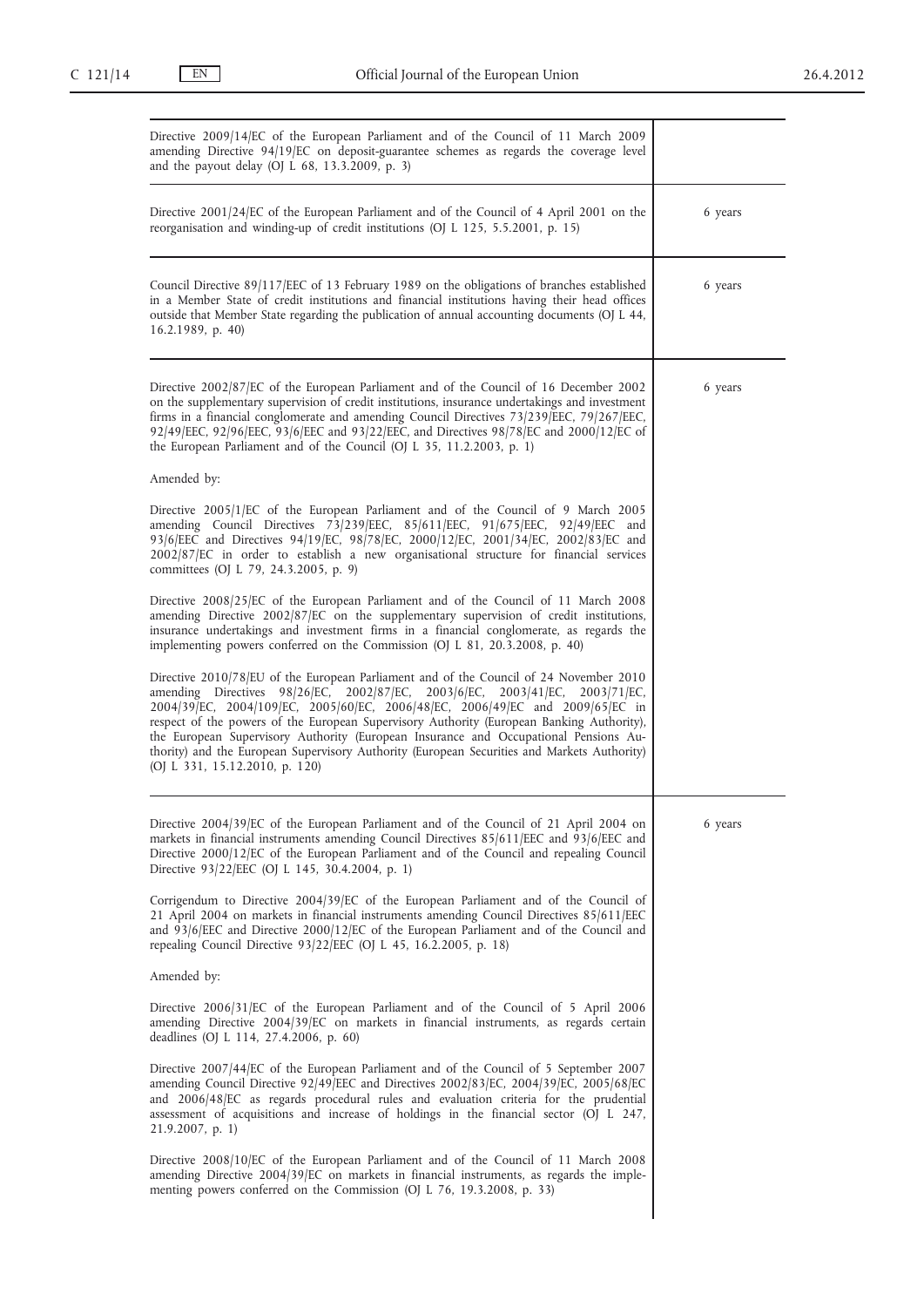| Directive 2010/78/EU of the European Parliament and of the Council amending Directives<br>98/26/EC, 2002/87/EC, 2003/6/EC, 2003/41/EC, 2003/71/EC, 2004/39/EC, 2004/109/EC,<br>2005/60/EC, 2006/48/EC, 2006/49/EC and 2009/65/EC in respect of the powers of the<br>European Supervisory Authority (European Banking Authority), the European Supervisory<br>Authority (European Insurance and Occupational Pensions Authority) and the European Super-<br>visory Authority (European Securities and Markets Authority) (OJ L 331, 15.12.2010, p. 120)                                          |         |
|-------------------------------------------------------------------------------------------------------------------------------------------------------------------------------------------------------------------------------------------------------------------------------------------------------------------------------------------------------------------------------------------------------------------------------------------------------------------------------------------------------------------------------------------------------------------------------------------------|---------|
| Supplemented by:                                                                                                                                                                                                                                                                                                                                                                                                                                                                                                                                                                                |         |
| Commission Directive 2006/73/EC of 10 August 2006 implementing Directive 2004/39/EC of<br>the European Parliament and of the Council as regards organisational requirements and<br>operating conditions for investment firms and defined terms for the purposes of that<br>Directive (OJ L 241, 2.9.2006, p. 26)                                                                                                                                                                                                                                                                                |         |
| Commission Regulation (EC) No 1287/2006 of 10 August 2006 implementing Directive<br>2004/39/EC of the European Parliament and of the Council as regards record-keeping<br>obligations for investment firms, transaction reporting, market transparency, admission of<br>financial instruments to trading, and defined terms for the purposes of that Directive<br>(OJ L 241, 2.9.2006, p. 1)                                                                                                                                                                                                    |         |
| Regulation (EC) No 924/2009 of the European Parliament and of the Council of 16 September<br>2009 on cross-border payments in the Community and repealing Regulation (EC) No<br>2560/2001 (OJ L 266, 9.10.2009, p. 11)                                                                                                                                                                                                                                                                                                                                                                          | 6 years |
| Directive 2002/47/EC of the European Parliament and of the Council of 6 June 2002 on<br>financial collateral arrangements (OJ $L$ 168, 27.6.2002, p. 43)                                                                                                                                                                                                                                                                                                                                                                                                                                        | 6 years |
| Amended by:                                                                                                                                                                                                                                                                                                                                                                                                                                                                                                                                                                                     |         |
| Directive 2009/44/EC of the European Parliament and of the Council of 6 May 2009<br>amending Directive 98/26/EC on settlement finality in payment and securities settlement<br>systems and Directive 2002/47/EC on financial collateral arrangements as regards linked<br>systems and credit claims (OJ L 146, 10.6.2009, p. 37)                                                                                                                                                                                                                                                                |         |
| Commission Recommendation 97/489/EC of 30 July 1997 concerning transactions by<br>electronic payment instruments and in particular the relationship between issuer and holder<br>(OJ L 208, 2.8.1997, p. 52)                                                                                                                                                                                                                                                                                                                                                                                    | 6 years |
| Directive 97/9/EC of the European Parliament and of the Council of 3 March 1997 on<br>investment compensation schemes (OJ L 84, 26.3.1997, p. 22)                                                                                                                                                                                                                                                                                                                                                                                                                                               | 6 years |
| Directive 98/26/EC of the European Parliament and of the Council of 19 May 1998 on<br>settlement finality in payment and securities settlement systems (OJ L 166, 11.6.1998, p. 45)                                                                                                                                                                                                                                                                                                                                                                                                             | 6 years |
| Amended by:                                                                                                                                                                                                                                                                                                                                                                                                                                                                                                                                                                                     |         |
| Directive 2009/44/EC of the European Parliament and of the Council of 6 May 2009<br>amending Directive 98/26/EC on settlement finality in payment and securities settlement<br>systems and Directive 2002/47/EC on financial collateral arrangements as regards linked<br>systems and credit claims (OJ L 146, 10.6.2009, p. 37)                                                                                                                                                                                                                                                                |         |
| Directive 2010/78/EU of the European Parliament and of the Council of 24 November 2010<br>98/26/EC, 2002/87/EC,<br>$2003/6$ /EC,<br>amending Directives<br>$2003/41$ /EC,<br>2003/71/EC.<br>2004/39/EC, 2004/109/EC, 2005/60/EC, 2006/48/EC, 2006/49/EC and 2009/65/EC in<br>respect of the powers of the European Supervisory Authority (European Banking Authority),<br>the European Supervisory Authority (European Insurance and Occupational Pensions Au-<br>thority) and the European Supervisory Authority (European Securities and Markets Authority)<br>(OJ L 331, 15.12.2010, p. 120) |         |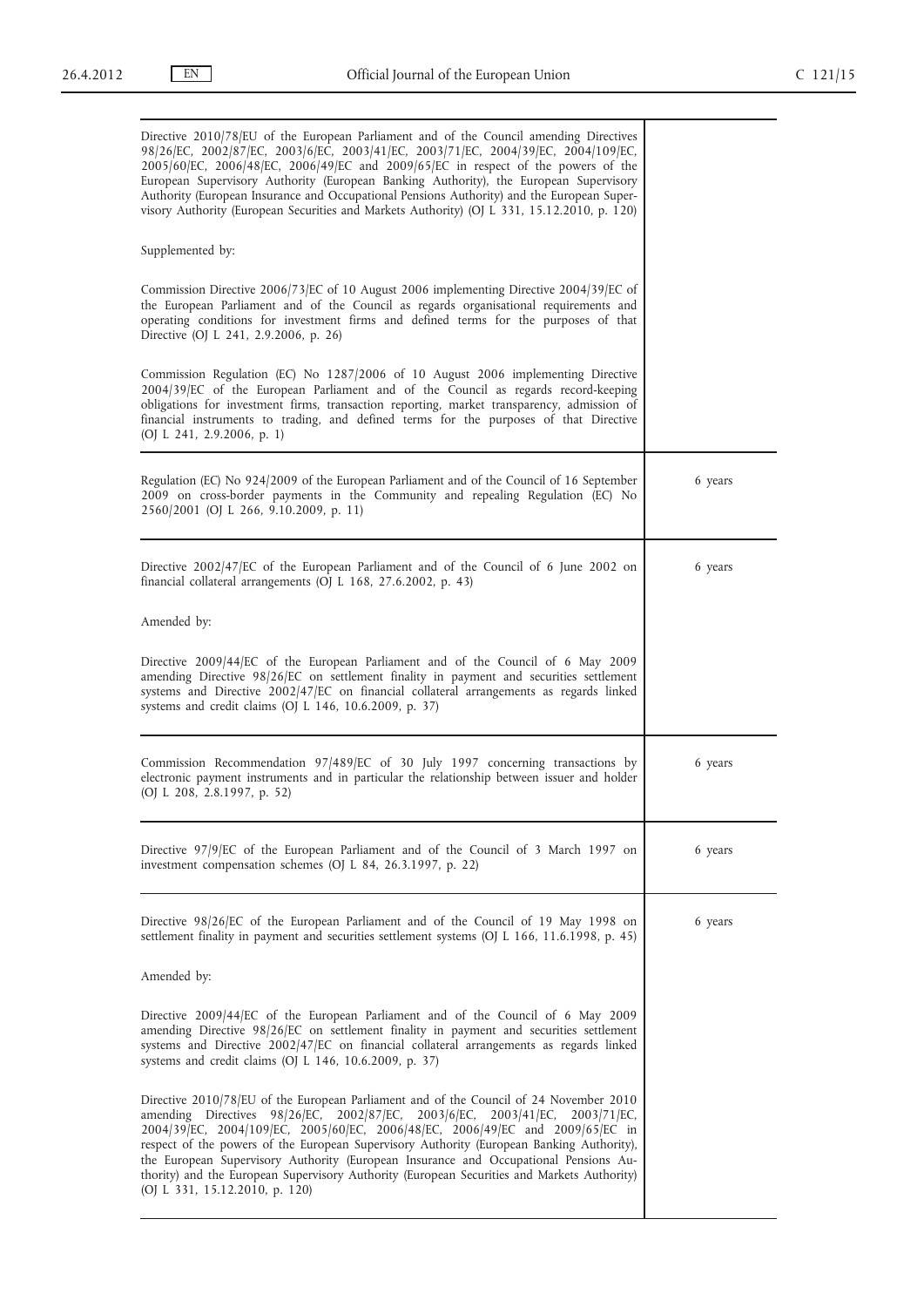| Directive 2010/78/EU of the European Parliament and of the Council of 24 November 2010<br>amending Directives 98/26/EC, 2002/87/EC, 2003/6/EC, 2003/41/EC, 2003/71/EC,<br>2004/39/EC, 2004/109/EC, 2005/60/EC, 2006/48/EC, 2006/49/EC and 2009/65/EC in<br>respect of the powers of the European Supervisory Authority (European Banking Authority),<br>the European Supervisory Authority (European Insurance and Occupational Pensions Au-<br>thority) and the European Supervisory Authority (European Securities and Markets Authority)<br>(OJ L 331, 15.12.2010, p. 120) | 4 years |
|-------------------------------------------------------------------------------------------------------------------------------------------------------------------------------------------------------------------------------------------------------------------------------------------------------------------------------------------------------------------------------------------------------------------------------------------------------------------------------------------------------------------------------------------------------------------------------|---------|
| Regulation (EU) No 1093/2010 of the European Parliament and of the Council of<br>24 November 2010 establishing a European Supervisory Authority (European Banking Au-<br>thority), amending Decision No 716/2009/EC and repealing Commission Decision<br>2009/78/EC (OJ L 331, 15.12.2010, p. 12)                                                                                                                                                                                                                                                                             | 4 years |
| Regulation (EU) No 1095/2010 of the European Parliament and of the Council of<br>24 November 2010 establishing a European Supervisory Authority (European Securities and<br>Markets Authority), amending Decision No 716/2009/EC and repealing Commission Decision<br>2009/77/EC (OJ L 331, 15.12.2010, p. 84)                                                                                                                                                                                                                                                                | 4 years |
| Regulation (EU) No 1092/2010 of the European Parliament and of the Council of<br>24 November 2010 on European Union macro-prudential oversight of the financial system<br>and establishing a European Systemic Risk Board (OJ L 331, 15.12.2010, p. 1)                                                                                                                                                                                                                                                                                                                        | 4 years |
| Council Regulation (EU) No 1096/2010 of 17 November 2010 conferring specific tasks upon<br>the European Central Bank concerning the functioning of the European Systemic Risk Board<br>(OJ L 331, 15.12.2010, p. 162)                                                                                                                                                                                                                                                                                                                                                         | 4 years |
| Legislation on collection of statistical information (Article 6.1 of the mandate)                                                                                                                                                                                                                                                                                                                                                                                                                                                                                             |         |
| Regulation (EC) No 25/2009 of the European Central Bank of 19 December 2008 concerning<br>the balance sheet of the monetary financial institutions sector (Recast) (ECB/2008/32) (OJ L 15,<br>20.1.2009, p. 14)                                                                                                                                                                                                                                                                                                                                                               | 4 years |
| Amended by:                                                                                                                                                                                                                                                                                                                                                                                                                                                                                                                                                                   |         |
| Regulation (EU) No 883/2011 of 25 August 2011 amending Regulation (EC) No 25/2009<br>concerning the balance sheet of the monetary financial institutions sector (Recast)<br>(ECB/2008/32) (OJ L 228, 3.9.2011, p. 13)                                                                                                                                                                                                                                                                                                                                                         |         |
| Regulation (EC) No 63/2002 of the European Central Bank of 20 December 2001 concerning<br>statistics on interest rates applied by monetary financial institutions to deposits and loans vis-à-<br>vis households and non-financial corporations (ECB/2001/18) (OJ L 10, 12.1.2002, p. 24)                                                                                                                                                                                                                                                                                     | 4 years |
| Amended by:                                                                                                                                                                                                                                                                                                                                                                                                                                                                                                                                                                   |         |
| Regulation (EU) No 674/2010 of the European Central Bank of 23 July 2010 amending<br>Regulation (EC) No 63/2002 (ECB/2001/18) concerning statistics on interest rates applied<br>by monetary financial institutions to deposits and loans vis-à-vis households and non-<br>financial corporations (ECB/2010/7) (OJ L 196, 28.7.2010, p. 23)                                                                                                                                                                                                                                   |         |
|                                                                                                                                                                                                                                                                                                                                                                                                                                                                                                                                                                               |         |
| Regulation (EC) No 290/2009 of the European Central Bank of 31 March 2009 amending<br>Regulation (EC) No 63/2002 (ECB/2001/18) concerning statistics on interest rates applied by<br>monetary financial institutions to deposits and loans vis-à-vis households and non-financial<br>corporations (ECB/2009/7) (OJ L 94, 8.4.2009, p. 75)                                                                                                                                                                                                                                     |         |
| Regulation (EC) No 2181/2004 of the European Central Bank of 16 December 2004<br>amending Regulation (EC) No $2423/2001$ (ECB/2001/13) concerning the consolidated<br>balance sheet of the monetary financial institutions sector and Regulation (EC) No 63/2002<br>(ECB/2001/18) concerning statistics on interest rates applied by monetary financial institutions<br>to deposits and loans vis-à-vis households and non-financial corporations (ECB/2004/21)<br>(OJ L 371, 18.12.2004, p. 42)                                                                              |         |